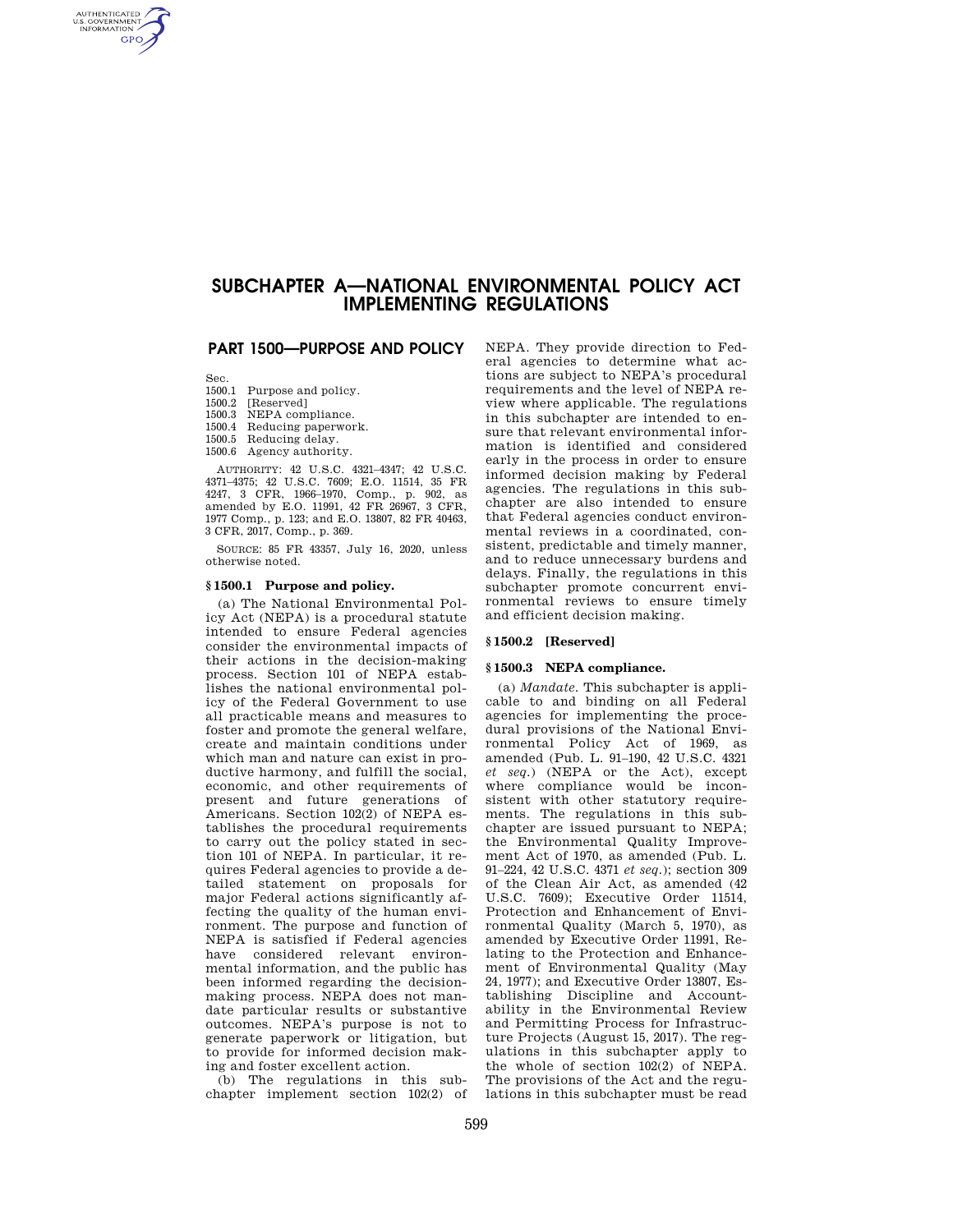together as a whole to comply with the law.

(b) *Exhaustion.* (1) To ensure informed decision making and reduce delays, agencies shall include a request for comments on potential alternatives and impacts, and identification of any relevant information, studies, or analyses of any kind concerning impacts affecting the quality of the human environment in the notice of intent to prepare an environmental impact statement  $(\S 1501.9(d)(7)$  of this chapter).

(2) The draft and final environmental impact statements shall include a summary of all alternatives, information, and analyses submitted by State, Tribal, and local governments and other public commenters for consideration by the lead and cooperating agencies in developing the draft and final environmental impact statements (§1502.17 of this chapter).

(3) For consideration by the lead and cooperating agencies, State, Tribal, and local governments and other public commenters must submit comments within the comment periods provided, and comments shall be as specific as possible (§§1503.1 and 1503.3 of this chapter). Comments or objections of any kind not submitted, including those based on submitted alternatives, information, and analyses, shall be forfeited as unexhausted.

(4) Informed by the submitted alternatives, information, and analyses, including the summary in the final environmental impact statement (§1502.17 of this chapter) and the agency's response to comments in the final environmental impact statement (§1503.4 of this chapter), together with any other material in the record that he or she<br>determines relevant. the decision determines relevant, the maker shall certify in the record of decision that the agency considered all of the alternatives, information, and analyses, and objections submitted by States, Tribal, and local governments and other public commenters for consideration by the lead and cooperating agencies in developing the environmental impact statement (§1505.2(b) of this chapter).

(c) *Review of NEPA compliance.* It is the Council's intention that judicial review of agency compliance with the regulations in this subchapter not

**§ 1500.4 40 CFR Ch. V (7–1–21 Edition)** 

occur before an agency has issued the record of decision or taken other final agency action. It is the Council's intention that any allegation of noncompliance with NEPA and the regulations in this subchapter should be resolved as expeditiously as possible. Consistent with their organic statutes, and as part of implementing the exhaustion provisions in paragraph (b) of this section, agencies may structure their procedures to include an appropriate bond or other security requirement.

(d) *Remedies.* Harm from the failure to comply with NEPA can be remedied by compliance with NEPA's procedural requirements as interpreted in the regulations in this subchapter. It is the Council's intention that the regulations in this subchapter create no presumption that violation of NEPA is a basis for injunctive relief or for a finding of irreparable harm. The regulations in this subchapter do not create a cause of action or right of action for violation of NEPA, which contains no such cause of action or right of action. It is the Council's intention that any actions to review, enjoin, stay, vacate, or otherwise alter an agency decision on the basis of an alleged NEPA violation be raised as soon as practicable after final agency action to avoid or minimize any costs to agencies, applicants, or any affected third parties. It is also the Council's intention that minor, non-substantive errors that have no effect on agency decision making shall be considered harmless and shall not invalidate an agency action.

(e) *Severability.* The sections of this subchapter are separate and severable from one another. If any section or portion therein is stayed or determined to be invalid, or the applicability of any section to any person or entity is held invalid, it is the Council's intention that the validity of the remainder of those parts shall not be affected, with the remaining sections to continue in effect.

## **§ 1500.4 Reducing paperwork.**

Agencies shall reduce excessive paperwork by:

(a) Using categorical exclusions to define categories of actions that normally do not have a significant effect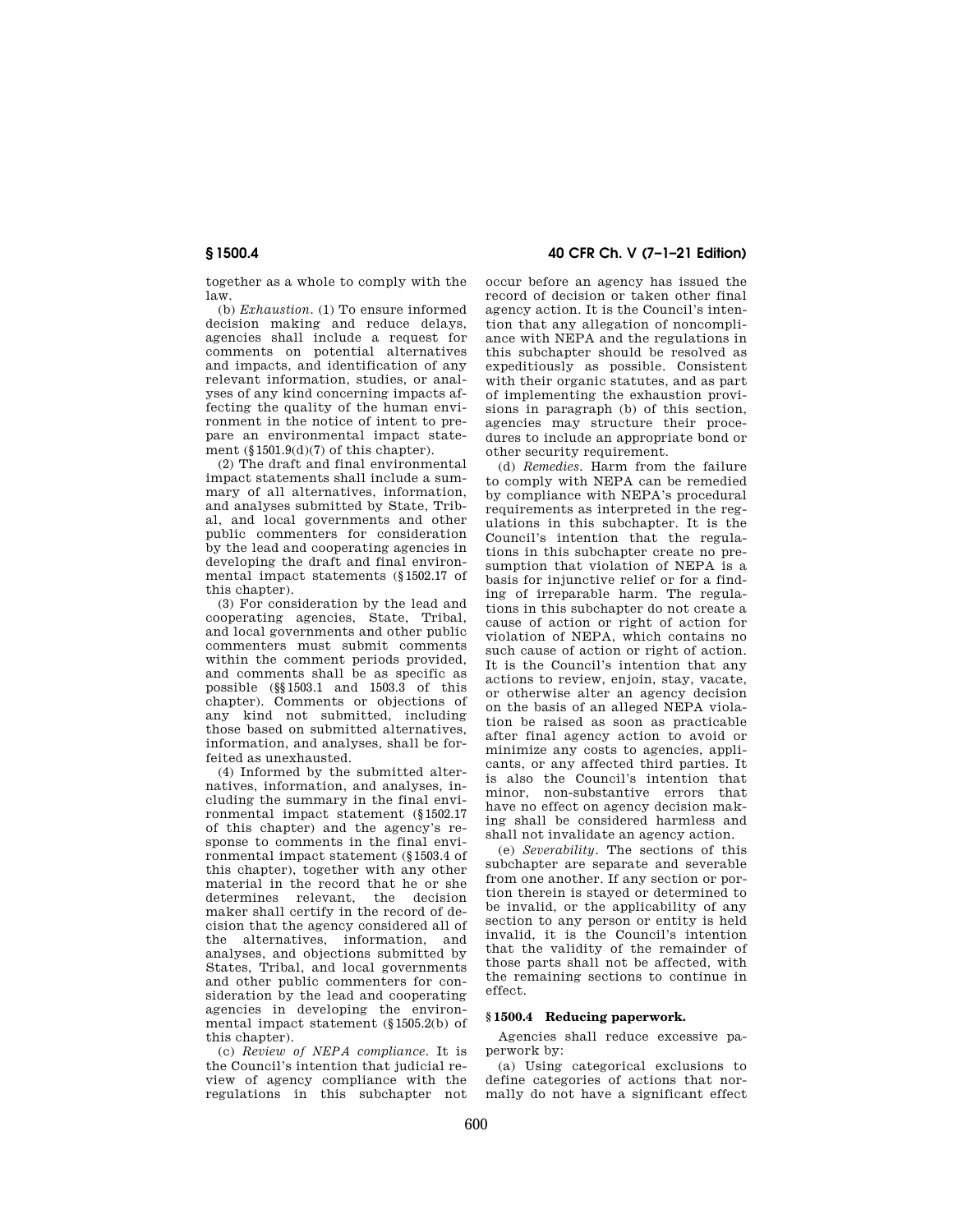## **Council on Environmental Quality § 1500.5**

on the human environment and therefore do not require preparation of an environmental impact statement (§1501.4 of this chapter).

(b) Using a finding of no significant impact when an action not otherwise excluded will not have a significant effect on the human environment and therefore does not require preparation of an environmental impact statement (§1501.6 of this chapter).

(c) Reducing the length of environmental documents by means such as<br>meeting appropriate page limits appropriate page (§§1501.5(f) and 1502.7 of this chapter).

(d) Preparing analytic and concise environmental impact statements (§1502.2 of this chapter).

(e) Discussing only briefly issues other than significant ones (§1502.2(b) of this chapter).

(f) Writing environmental impact statements in plain language (§1502.8 of this chapter).

(g) Following a clear format for environmental impact statements (§1502.10 of this chapter).

(h) Emphasizing the portions of the environmental impact statement that are useful to decision makers and the public (*e.g.,* §§1502.14 and 1502.15 of this chapter) and reducing emphasis on background material (§1502.1 of this chapter).

(i) Using the scoping process, not only to identify significant environmental issues deserving of study, but also to deemphasize insignificant issues, narrowing the scope of the environmental impact statement process accordingly (§1501.9 of this chapter).

(j) Summarizing the environmental impact statement (§1502.12 of this chapter).

(k) Using programmatic, policy, or plan environmental impact statements and tiering from statements of broad scope to those of narrower scope, to eliminate repetitive discussions of the same issues (§§1501.11 and 1502.4 of this chapter).

(l) Incorporating by reference (§1501.12 of this chapter).

(m) Integrating NEPA requirements with other environmental review and consultation requirements (§1502.24 of this chapter).

(n) Requiring comments to be as specific as possible (§1503.3 of this chapter).

(o) Attaching and publishing only changes to the draft environmental impact statement, rather than rewriting and publishing the entire statement when changes are minor (§1503.4(c) of this chapter).

(p) Eliminating duplication with State, Tribal, and local procedures, by providing for joint preparation of environmental documents where practicable (§1506.2 of this chapter), and with other Federal procedures, by providing that an agency may adopt appropriate environmental documents prepared by another agency (§1506.3 of this chapter).

(q) Combining environmental documents with other documents (§1506.4 of this chapter).

## **§ 1500.5 Reducing delay.**

Agencies shall reduce delay by:

(a) Using categorical exclusions to define categories of actions that normally do not have a significant effect on the human environment (§1501.4 of this chapter) and therefore do not require preparation of an environmental impact statement.

(b) Using a finding of no significant impact when an action not otherwise excluded will not have a significant effect on the human environment (§1501.6 of this chapter) and therefore does not require preparation of an environmental impact statement.

(c) Integrating the NEPA process into early planning (§1501.2 of this chapter).

(d) Engaging in interagency cooperation before or as the environmental assessment or environmental impact statement is prepared, rather than awaiting submission of comments on a completed document (§§1501.7 and 1501.8 of this chapter).

(e) Ensuring the swift and fair resolution of lead agency disputes (§1501.7 of this chapter).

(f) Using the scoping process for an early identification of what are and what are not the real issues (§1501.9 of this chapter).

(g) Meeting appropriate time limits for the environmental assessment and